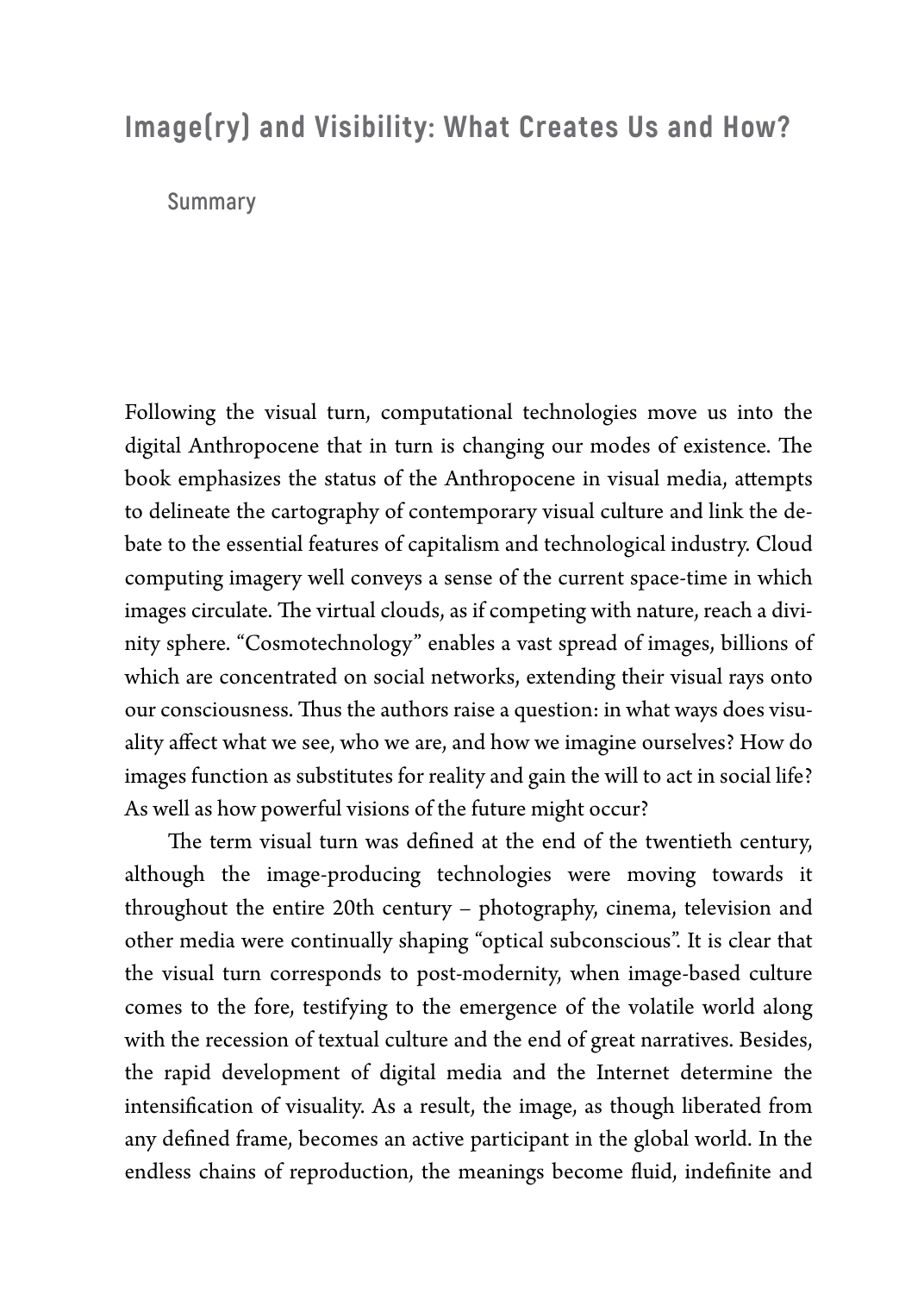constantly changing. Spectacular communication supplemented by fake news resembles empty air bubbles, increases uncertainty and affective feelings. It seems that the more we see, the less we know. But are the images in any way responsible for what is confusing in today's world? What are the deeper problems associated with public relations, media powers, digital technologies, capitalist economy, and so on? Five chapters bring five authors together who work across different disciplines and encompass a multi-layered life of images, explaining the present state of visual culture in terms of its genesis and evolution, and negotiating the limits of human visual culture.

It is noteworthy that images are characterised in the book as a coupling of mental pictures and visual representations, of what is visible and invisible, and what create an environment in which psychosocial individualization takes place. Imagery affects the deep structures of individual and collective consciousness; images connect mental reality with the material world; imagemaking shapes social imaginaries, lifestyles and everyday meanings. Tangible and intangible images are interdependent. In other words, the image is not just simply a surface through which the gaze penetrates. Also, a boundless depth of the imagination certainly lies in the profundity of the image, which has the capacity to restructure concepts, belief systems and perceptions. However, what happens when images are not the imaginings of human consciousness but the products of computer programs? When do images get stuck in a global network of communicating machines?

One of the theoretical starting points of the book is Gilbert Simondon's philosophical concept of the image as a complex phenomenon – a quasiorganism that inhabits subjective and collective terrains. Its role as a mediator empowers it to act on social, economic, and political planes, linking aesthetics to technology. By uncovering insights from philosophy and cultural anthropology (Heidegger, Simondon, Stiegler, Stengers, Descola, Latour, Coccia), cultural studies and media theory (Debord, Baudrillard, Flusser, Kittler, Rushkoff, Hui, Vaidhyanathan), sociology and history (Lipovetsky, Heinich, Lash, Zuboff, Boorstin), art history and visual studies (Belting,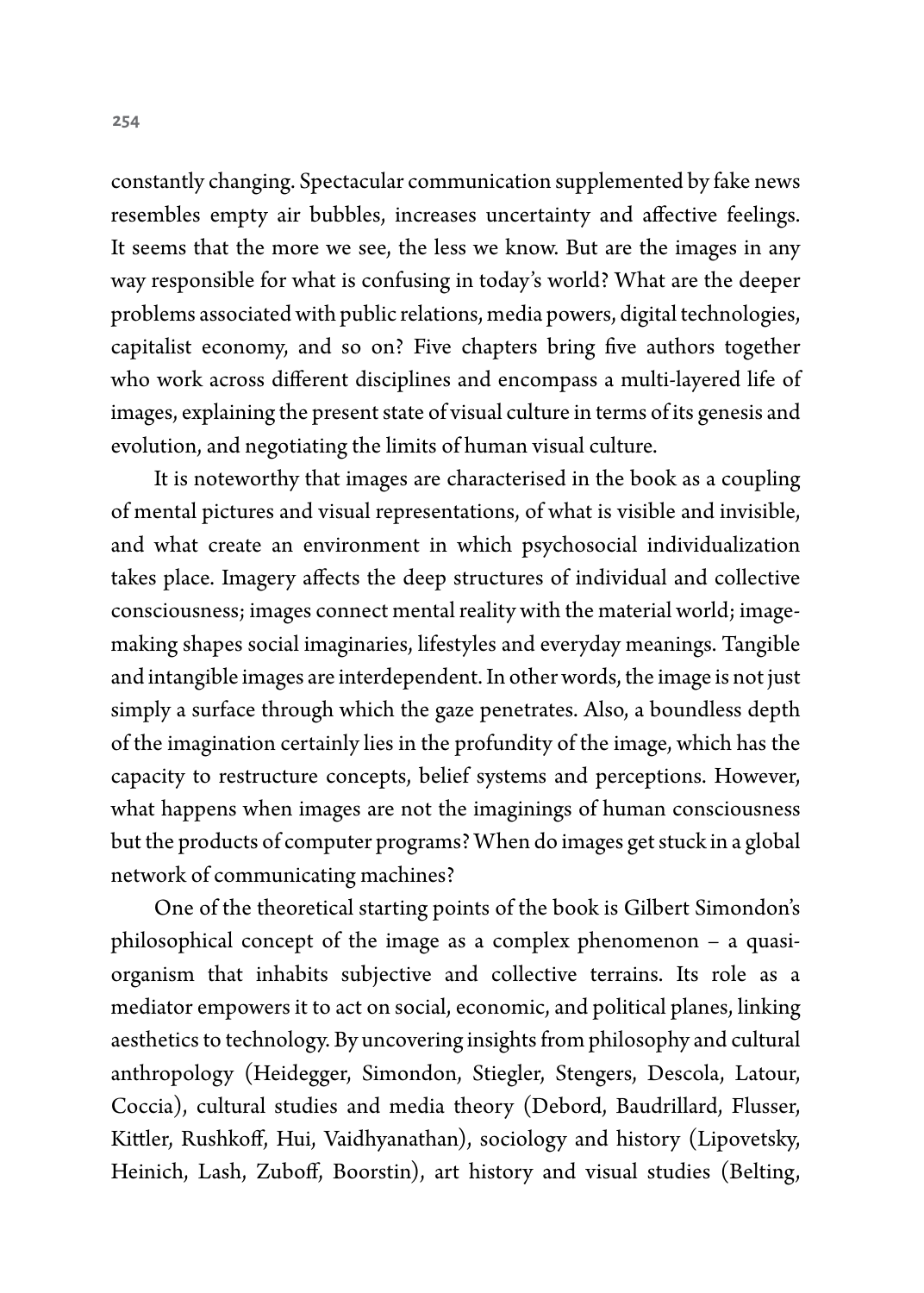W.J.T. Mitchell, Mirzoeff, Rubinstein, Gunthert), image theory and art (Hoelzl, Paglen, Šalčiūtė), the authors take an interdisciplinary approach to the discussion of the evolution of contemporary visual culture. They investigate image (*imāgō*) functioning in multiple systems related to global capitalism, digital communication technologies and visual media. Furthermore, they analyze the role of images (īcōn) in the construction of attitudes, meanings and identities; considering the relationship between visuality and visual art, image and imagination (*imāginātō*). Finally, they ask what might be the possibilities to change social imaginaries, bearing in mind that a productive imagination is overwhelmed by the technology market. Therefore, a chiasmic gaze underpins the main research questions: what do we create and what, in turn, create us? How do visual media (re)shape society and (over)govern the social and cultural sphere?

In recent years in the theory of visual culture, grounded in philosophy, there has been a growing focus on the impact of new technologies, on the evolution of images and on the spread of images in social networks that ensure an unlimited (self)representation and spectaclization of everything, influencing changes in subjective and intersubjective modalities. Algorithmization, artificial intelligence and viewing machines raised pressing questions on the new image users who are no longer humans, but who intensively explore images, trying to "extract" meanings from our personal moments of life. As a result, there is a growing debate on computer vision. Thus visual studies have been extended by the research of new viewing-seeing trajectories that are not limited to the human eye.

Visual studies have also been significantly complemented by visual activism. Artists, who have entered the research field, as well as theorist, are trying to reveal the infrastructures, visual codes and control mechanisms of digital industry. Their voice is growing stronger both in terms of discussing the peculiarities of digital technologies, the effects of social media and the issues of invisibility – what remains in the grey zones and in the shadows of increasingly popular post-visual culture.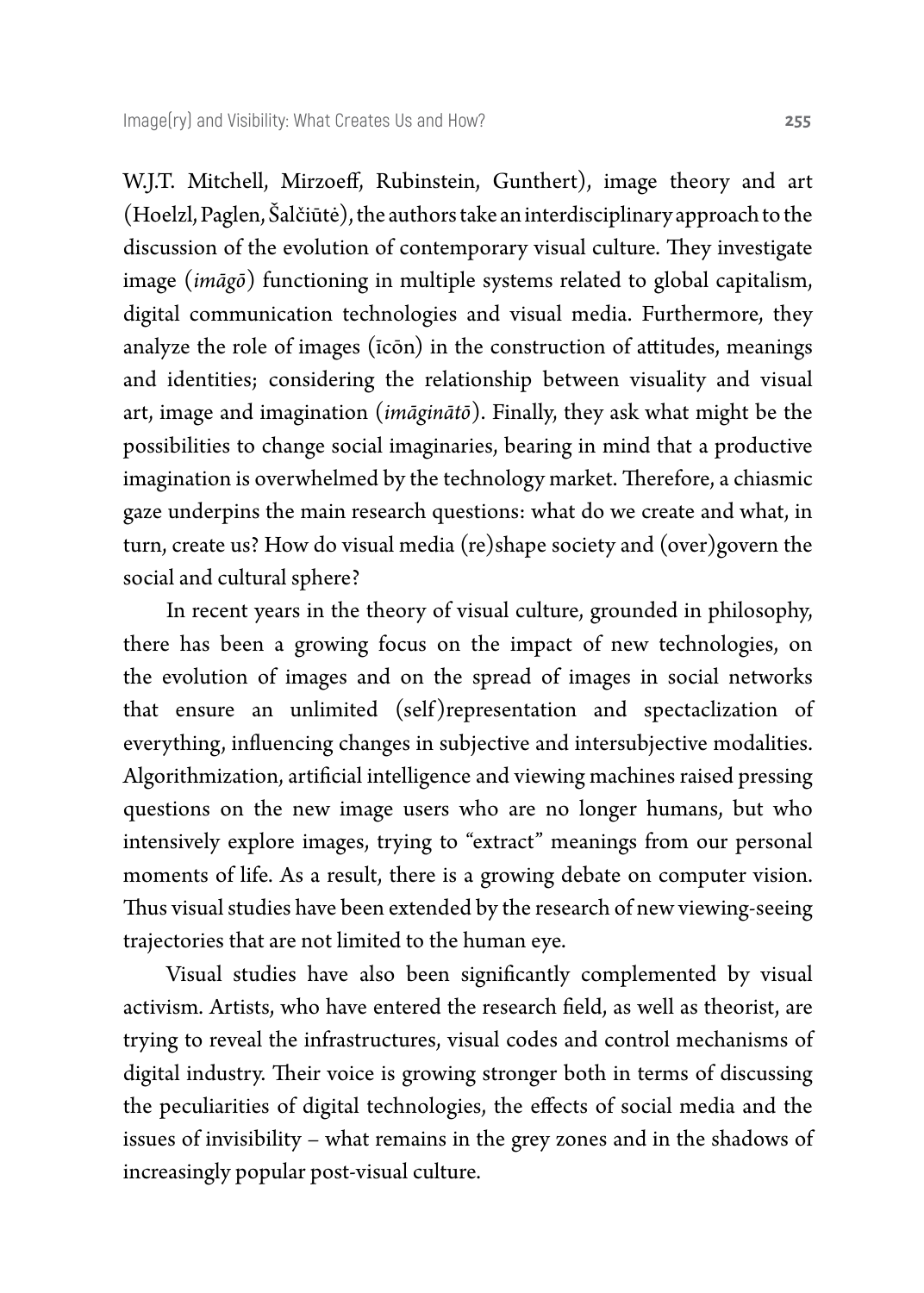No less important issues are raised on the intersection of visual studies and the sociology of culture. One of the most important issues remains the aesthetic dimension of visual culture. The aestheticisation has become closely interlinked with "artistic capitalism" and "arketing", blurring the line between art and product. Those interconnections shape an anthropocenic aesthetic complex, which dominates our perceptual experiences.

Another significant branch of visual studies stems from posthuman studies. In response to the Anthropocene discourse, scholars encourage various non-anthropocentric approaches that create the preconditions for the image to be perceived as an ecorelational phenomenon. Non-antropocentric perspectives encourage strengthening of the relationship between man and nature, humans and other species, as well as restoring interconnected vital networks; this invites to create a new *sensus communis* realizing that the human sight is not a dominant sense. Ecophenomenology has given a strong impetus to this, inspiring to see the world not only from a human point of view, but also through the "potato eyes", drawing our attention to the ontological experience of all beings.

What is the contribution of this book to the latest studies and current debates? The monograph describes the systematic changes in visual culture and the substantial challenges for the human gaze. It does not seek to differentiate images, to delve into the individual areas of visual media or art. The focus rather lies on the dynamism of visuality and its systemic shifts that affect our vision, experience, thinking and creativity, leading to the limits of the human visual culture.

In the first chapter, "The Media Anthropocene: the Postmodern Overmastery of Visual Consciousness", Vytautas Rubavičius argues that only a profound understanding of the logic of postmodern capitalism, which overmasters visual media, enables a critical evaluation of the current social and cultural "appearances". The chapter provides a theoretical framework for assessing visual media that reinforce the marketization of public consciousness and memory, subordinating psychosomatic and biological processes to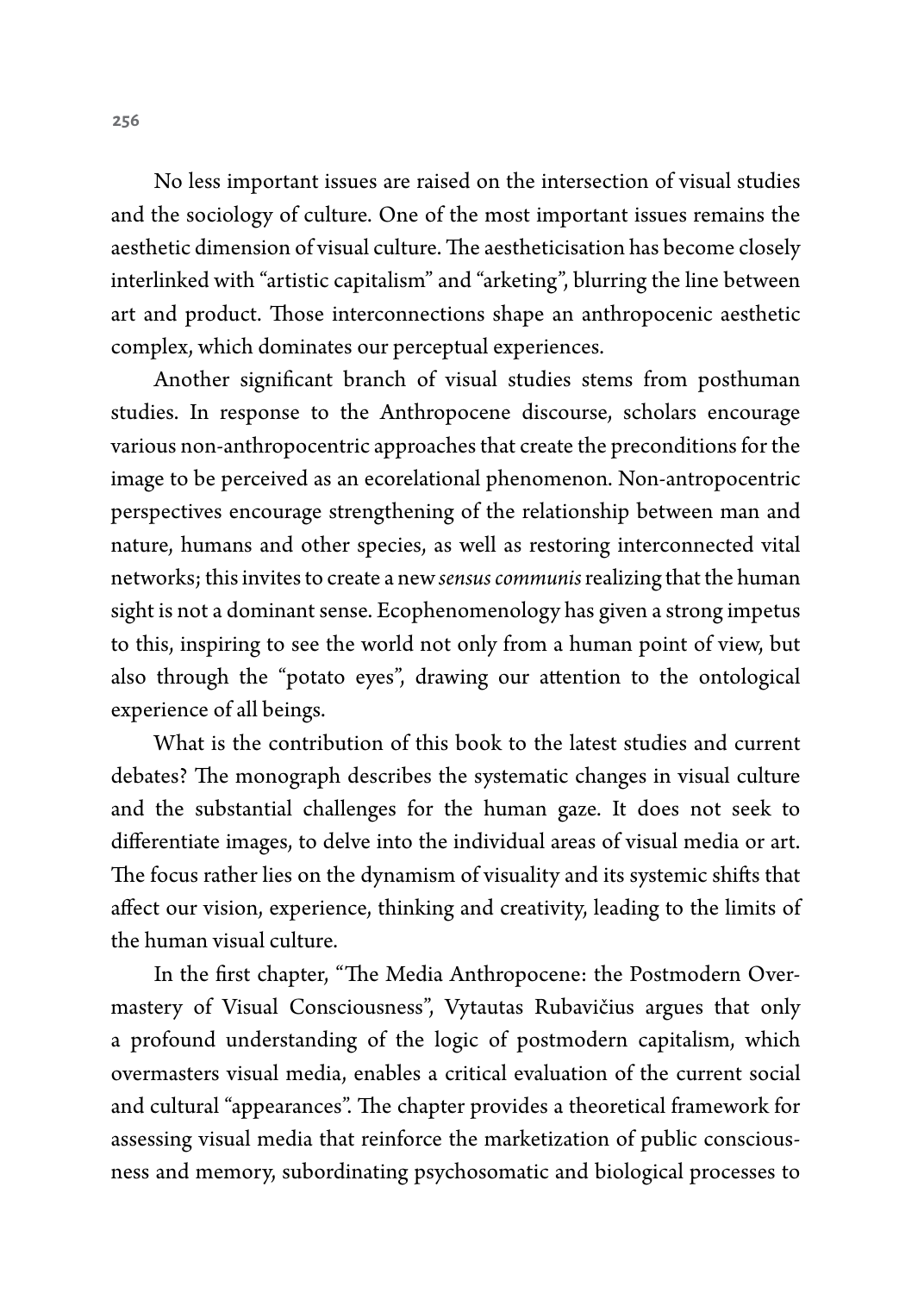technology. The author discusses the insights of Heidegger, Stiegler, Ellul and other philosophers of technology, considering the broad process of the mastery of consciousness through the technological engineering. Bernays's work and practice help to understand this process, which is evolved in the digital "society of the spectacle". Also, Stiegler's thinking about Bifurcation, as a vital possibility of planetary change, relates to Heidegger's testamentary *Spiegel* interview about the future of mankind. This raise a fundamental question: is it possible to build a "geological" political will that meets the challenges of the Anthropocene and is capable of bringing about a fundamental change into the operation of entropic planetary capitalist system? The media Anthropocene, based on computational technologies – the current state of global capitalism recycling "human resources", living matter and living energy – continues to industrialize, desymbolize, algorithmize society, increases its entropy and destroys sociality. Therefore, the author considers how we could break free from the cinematic consciousness and the future images projected in it? How could we get rid of the systemic technological governance and integrative propaganda? How could we change ourselves in a toxic environment of image-making, laying foundation for the new ethics?

In the second chapter, "The Ontogenesis of Visual Culture: the Changing Ways of Viewing and Seeing" Odeta Žukauskienė discusses the shifts that follow the visual turn. She explores the evolution of visual culture and new visual regimes drawing on insights from W. J. T. Mitchell, Mirzoeff, Rubinstein and other theorists. She argues that not only has the digital shift expanded the archive of images, but also changed the perspectives of seeing the world. Satellite systems and electronic devices have introduced the types of viewpoints that are remotely controlled and that have become the means of invisible powers. Social media have created an opportunity to be hypervisible by offering a playful and performative environment for self-imaging instead. The merging of these perspectives has welcomed the algorithmic turn that begins an era of post-visuality, in which visibility depends not so much on the powers of images as on the automation systems behind them. However,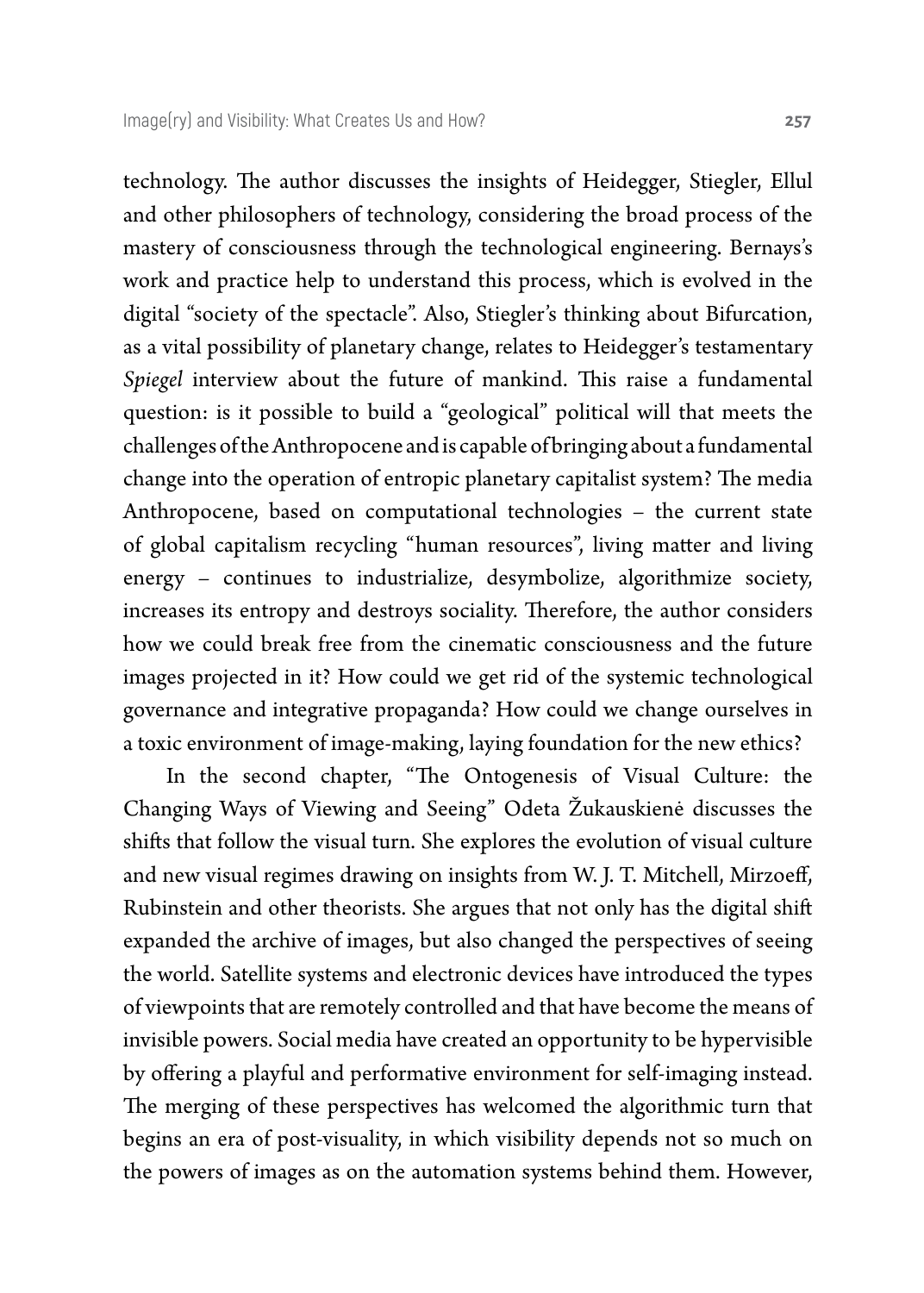facing a "new climatic regime", the theoretical framework of Latour, Coccia and others intensively activates an alternative non-anthropocentric shift, stimulating the image to be seen as the ethos of life. Thus, contemporary visual culture finds itself among the struggling belief systems, each of which could bring significant changes.

The intrusion of machine vision into the creative realm is changing the ontological relationship between technologies and arts. Skaidra Trilupaitytė considers the issue in the third chapter "Digital Faces or "Portraits" Created by Artificial Intelligence." This section explores the rise of algorithmic aesthetics and algorithmic imagination, providing examples of how computer programs and computer vision are integrated into the creative field. The author is concerned with how artificial intelligence can be creative, and how it works in art. The programs of image generation, recognition and classification raise fundamental questions about algorithm creativity and the artistic capacities of AI in relation to humans. Therefore the author asks if the tools of AI are solely the extensions of human consciousness and vision or they go beyond this?

The impact of aestheticization on contemporary society and culture is examined in the fourth chapter – "The Montages of Pictures and Images: the Entrenchment of Transeasthetisation". Combining visual studies, the sociology of culture, and media theory, Žilvinė Gaižutytė-Filipavičienė discusses the penetration of aesthetics into all spheres of life and knowledge, arguing that the diffusion of visibility and image-making is determined by a dynamic development of consumer capitalism and globalized markets, characterized by a never-ending search for innovations. The aesthetic turn relates to the "artistic capitalism" constantly expanding the powers of visibility. Life becomes overwhelmed by pseudo-events and pseudo-realities and art in its turn is involved in the production of public images and social imageries. This encourages reflection on the permanent transgressions of boundaries in the image industry that destroys the sense of boundary itself.

In the fifth chapter "The Excess of Emotions in the Visual Ecosystem of the Internet and Art" Agnė Narušytė reveals how social networks create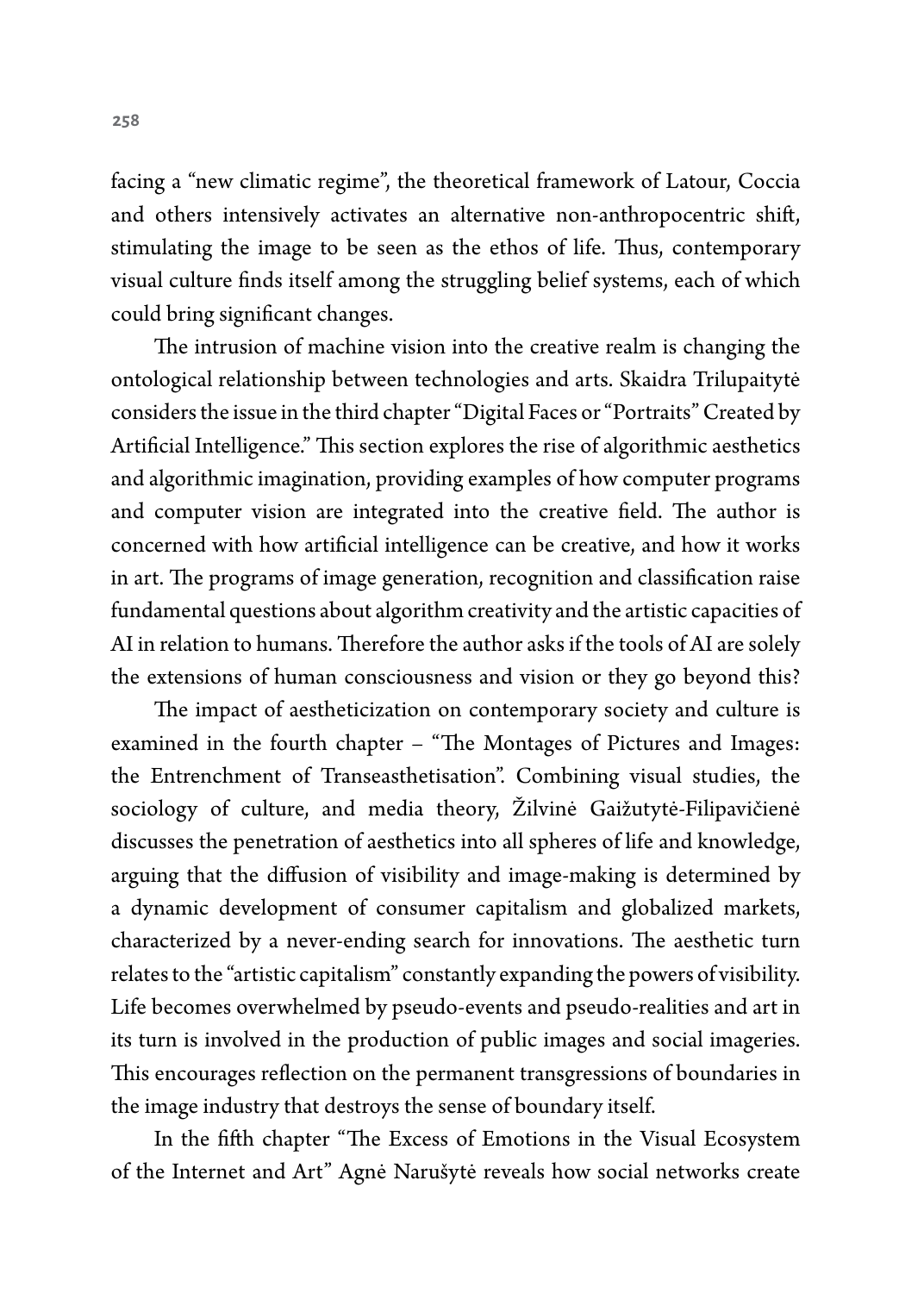misleading visual labyrinths characterized by the excess of emotions. She explores how online space and image-sharing media affect social life and artistic ecosystem. The hysterical, performative, emotionally evocative, algorithmically re-engineered and algorithm-fueled psychodrama is not limited to a virtual reality, but spans into social reality and a confused existence that leads uncontrollably to a potentially scary future. Case studies show how spectacular cyberculture is being reflected in the creative strategies of Lithuanian artists, who reveal the hidden layers of the new visual existence offering rebellious contravisuality. The artists rework images involved in online psychodramas, disrupt the automation of communication networks and turn creative forms into the instruments of criticism.

The monograph offers a comprehensive overview of the various aspects of contemporary visual culture, reflecting on the systemic changes dictated by global capitalism and technological advancement. The authors refer to the methodological principles of cultural theorist Mieke Bal, endorsing the view that the object of visual studies should not be imprisoned within a specific paradigm. In this respect, the co-authors engage in a multidisciplinary research, providing insights into a complex functioning of images across social and cultural spheres; and capture significant aspects in the development of the Anthropocene in visual media that is changing the entire environment of human existence. The book aims to reveal the transformations of visual culture and to present the distinct lines of the current situation.

The co-authors claim that after the visual turn and the expansion of the global network, computational technology moves us into the digital Anthropocene. The challenges of the Anthropocene are related to the global development of western modernity and ideology that enforce constant need to modernize, mediate and innovate. The study of those challenges highlights several extreme modalities in contemporary visual culture and visual studies.

Firstly, contemporary visual culture reaches its apogee in nonhuman vision that expresses the crisis of humanity. The inhuman horizon of vision follows the algorithmic turn, while expanding digital infra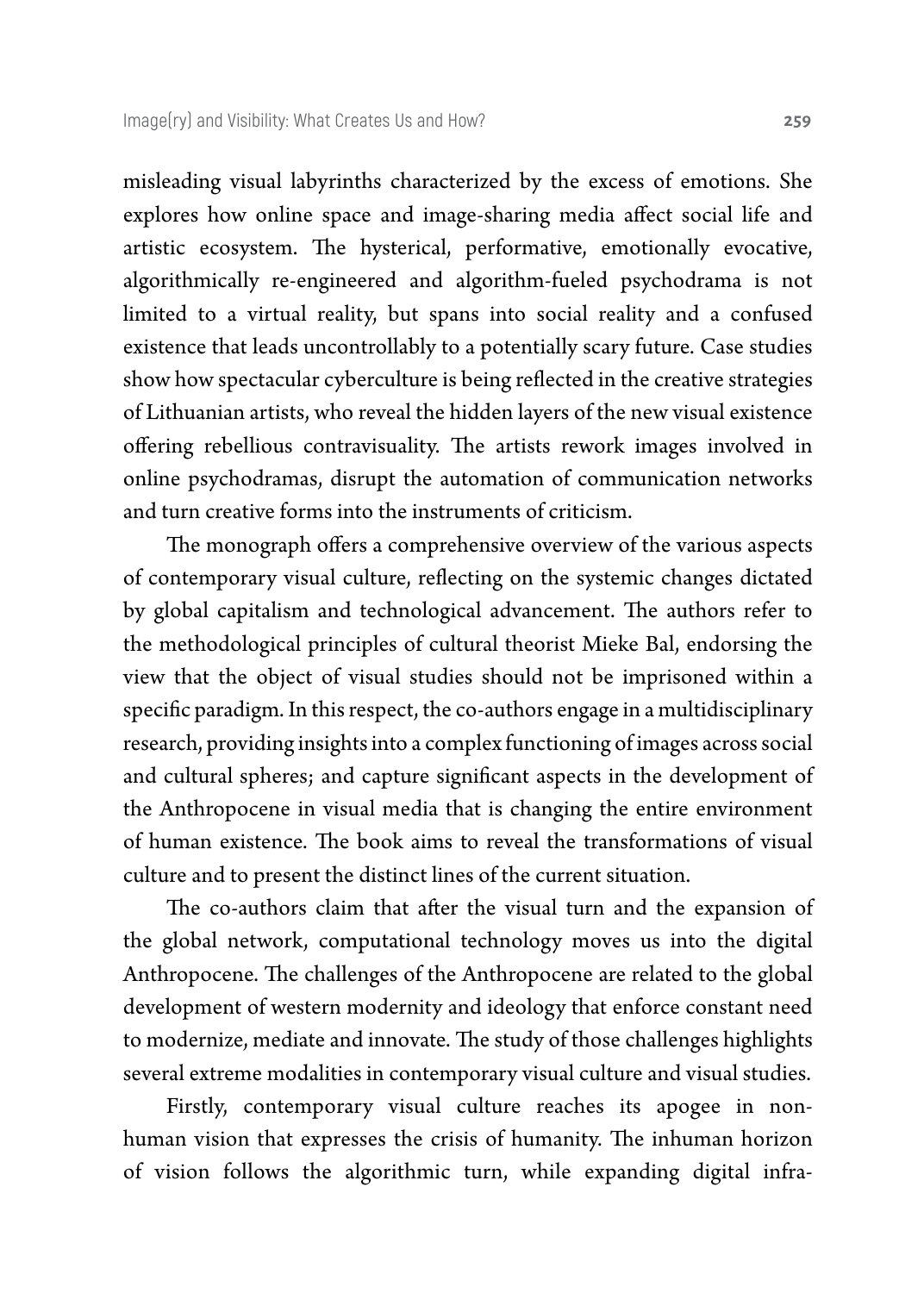structures, computer systems and artificial intelligence. Visual life unfolds in those invisible electronic structures, in which the image assists in the implementation of communication and data transactions rather than performs representative or aesthetic functions. Capitalist cosmotechnics acquires hegemonic power that electronically observes humanity, takes control of attention and governs conscious and subconscious sight. Moreover, the automated engineering claims to have entered a creative field. The efforts have been made to humanize computer vision and AI. However, a Promethean concept of human technologies increases the influence of entropy on humanity. The development encourages critical rethinking of the relationship between human and machine visions, asking what would lead to antientropic processes.

The horizon of inhuman sight occurs in the theoretical framework of the Anthropocene discourse too. While we are overwhelmed by the burden of responsibility for the fate of our planet, the efforts are being made to promote ecological awareness and naturalistic cosmologies. Non-human beings have also become a priority. Nonhuman centered approaches stimulate seeing the world as a symbiotic network of human-environmental interactions. This leads to the promise of the ontological turn and the rediscovery of the worlds' unity, including the images created by other living organisms in the horizon of vision and treating the image itself as natural and supernatural force. Hereby, scientific and artistic studies focus on sensual "being-here-with-others" and those belief systems that would restore the unity of the sensible by shaking off ideological doctrines and programmed visions. In this path, the inhuman mode envisages a plural openness with the potential for the coexistence of man and other beings in a common visual ecosystem.

Thus, the processes driven by the visual turn branch out – the ethics of technology and the ethics of life are incorporating images into the new ways of viewing and perceiving. However, it is important that human self-perception would not be absolutely faded. Consequently, technological or other ways of human "liberation" are fundamentally problematic.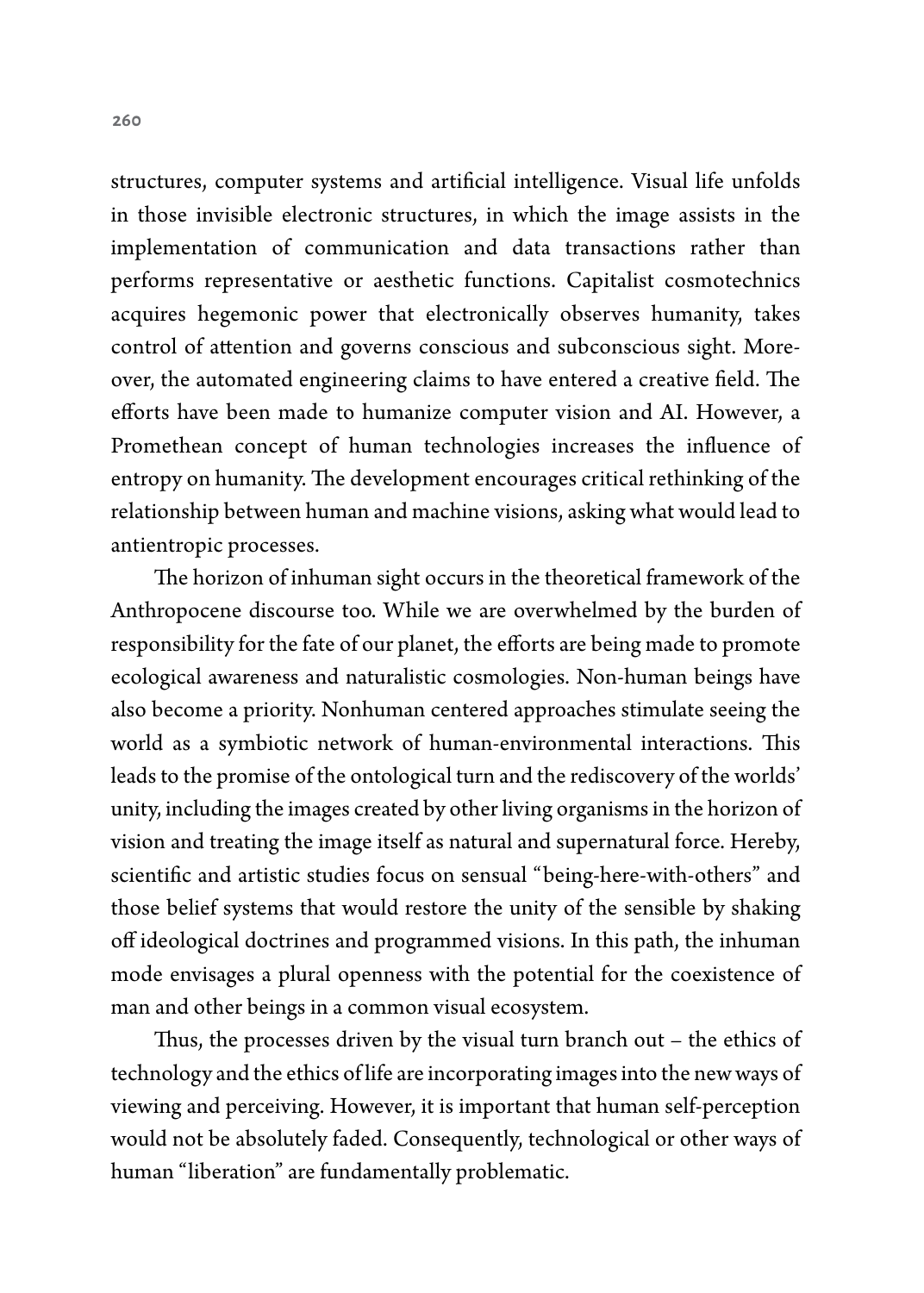The conditions for individualization, memory, and time perception have been gradually shifting towards the in-human regimes and the crisis of Anthropos. In a sense, the structure of human consciousness has become the product of the producer's visuality, and individuals had to present themselves by becoming images. As a result, ceaseless visualization, stylization, aestheticisation, "artistification" process takes place, due to which the Heideggerian Dasein transforms into "design". Herewith, artistic activities themselves become problematic, they move out of the zone of aesthetics, turning to activism and other practices, including criticism and the realm of research.

The five components and critical thresholds in the genealogy of visual culture are outlined here in the conclusions:

1. The media Anthropocene is the present state of postmodern capitalism, in which images as tools of ideological governance shape the field of public relations, communication and marketing. Digital visual technologies form the basis for the transition to the hyper-industrial stage, which permeates all the areas of human world and uses images for capital exchange. Social media also do the job of the "spectaclization" of social relations. Social media marketing is complemented by neuromarketing, which direct new technical organs to biological and psychosomatic levels. The industrialization involves human memory and mental apparatus. Technological hominization destroys the conditions for personal and communal individuation, cultural and biological diversity and life itself. This leads to the final stage of the Anthropocene, providing the vision of its limits, which anticipates the possibility of an unexpected evolutionary shift opening up toward a negentropic, nurturing life mode of being.

2. Another important phenomenon of the present digital culture is an extreme acceleration of image circulation, which not only determines the incomprehensible abundance of images, but also ruthlessly blurs the line between the original and the copy, reality and virtuality, determining a deep uncertainty of existence. The digital platforms are setting new perspectives on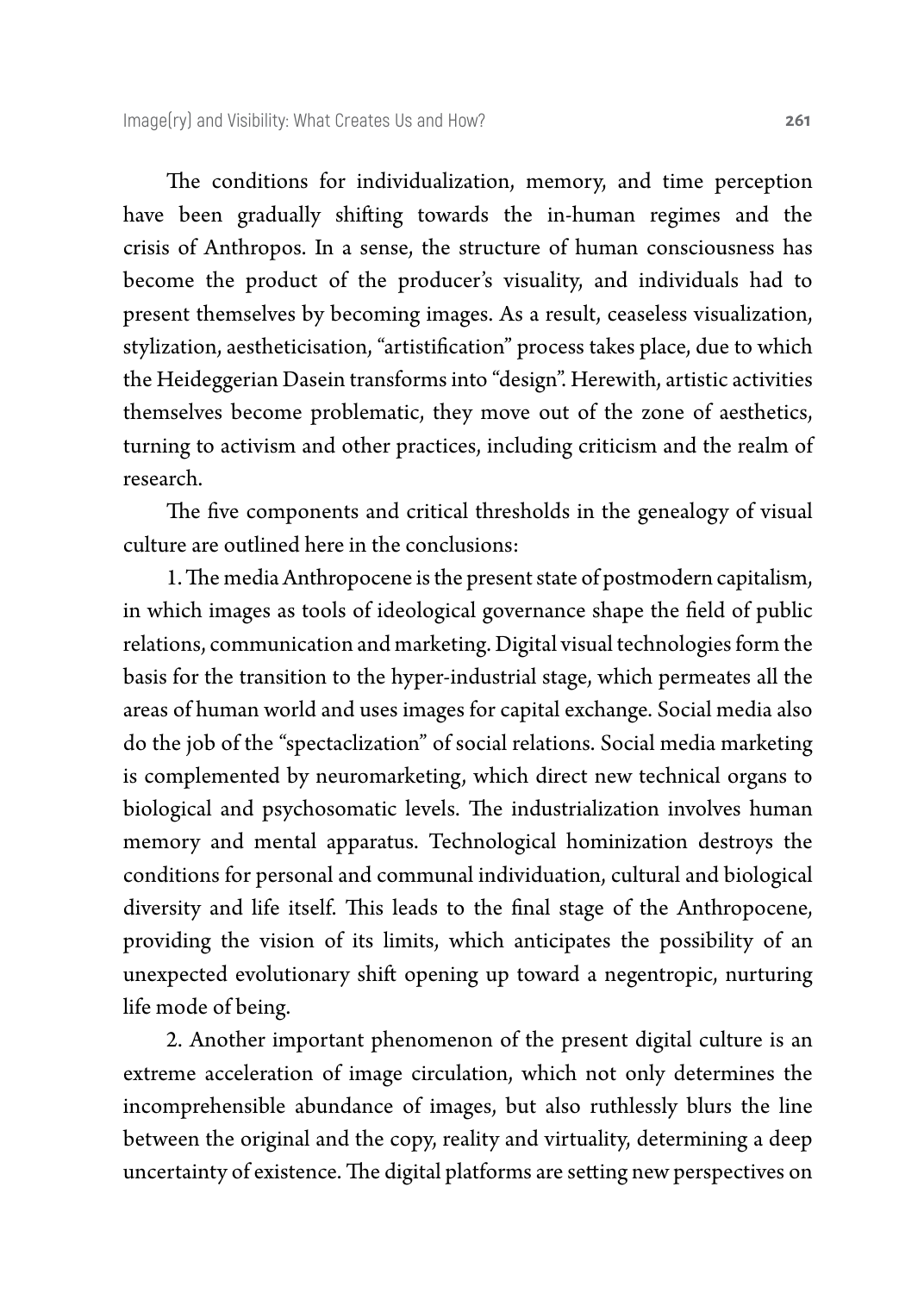vision, where the humans are not the most important viewers; they, in turn, are the objects of observation, too. Remote sight systems (developed in the defence industry) acquire hegemonic powers, expand control and establish a cartographic vision. On the contrary, social media stimulate deceptive performativity. In the dynamic environment of visual communication a postimage culture emerges, linking human and non-human factors. Those changes encourage rethinking the position of human beings in the world when a human person is no longer a central agent nor an essential visual observer.

3. Cyber technologies take over vision and creative abilities from humans; computational systems lead to significant changes marked by virtual agents. As soon as artificial intelligence has entered the field of social life, it takes a great interest in the art market. However, the creative ability of AI requires the rethinking of the concepts of creativity, artistic originality and free will. Moreover, the proliferation of synthetic images and facial recognition programs expands the field of disinformation, distorts the ecosystem of human relationships and meanings; furthermore, the superhuman visual regimes broaden the grey areas of vision controlled by algorithmic "brains". All of this makes it more important than ever to reflect on the opaque black box of technology and the artistic subject, raising ethical and political issues related to the essence of being human and the definitions of identity and subjectivity.

4. Transaesthetisation leads to another extreme limit drawn by integral capitalism and creative industries. After the aesthetic turn, visibility has emerged as a powerful form of capital and the field of self-exposure. It has affected the modes of subjectivation and the planes of social and cultural imagination. In addition to this, transaesthetisation leads to a consummate artification of all social and cultural fields, subordinating creativity and art to the regime of hypervisibility and blending of branding and art. The increasing artification problematizes intuitive aesthetic sensibility as fundamental value and touches on the issues of human existence in the inhuman conditions of commodification.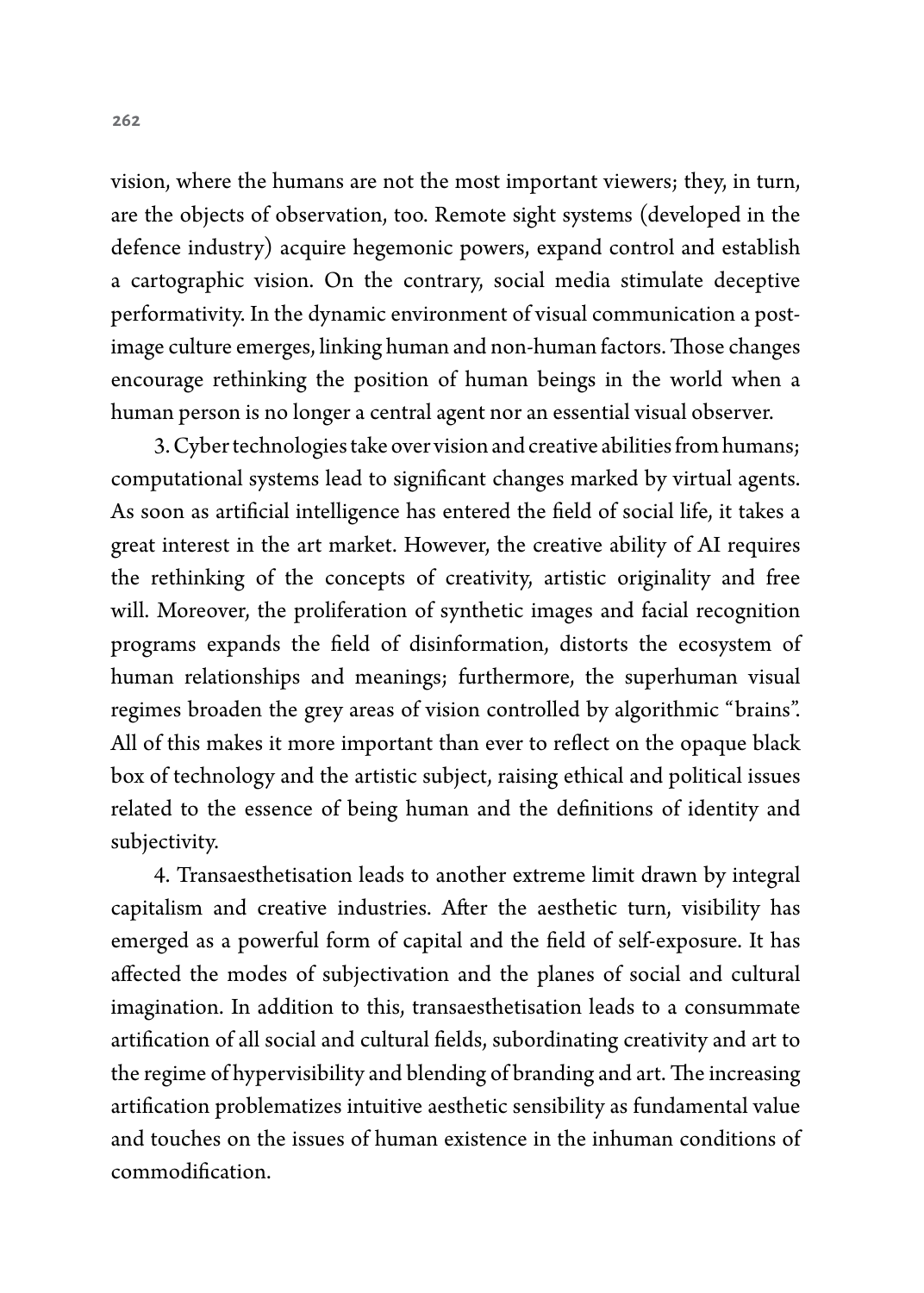5. Finally, the antiseptic, automated info-visual ecosystem, activates extreme emotions that mislead humanity in the labyrinths of psychedelic posttruth, where there is nothing real and hysterical dramas take hold. The Internet and social networks are usurping existential time, cultivating a meaningless presence that leads to a potentially scary in-human future. However, the image always exists in a double perspective. Thus visual artists are trying to draw the opposite vector. By observing a technological ecosystem that shapes a non-contextual gaze, constantly reconfiguring identities and turning individuals into characters of their own psychodramas, artists take advantage of internet media and the pictorial ambiguity. By contrasting the rebellious visuality that infiltrates the system with unforeseen human intentions, they create conditions for ironic discharges of emotions and feelings of the absurd, transforming visual creation into a tool of criticism and a field of thinking that escapes the intensity of programmed imagery and offers alternatives to the cyberspectacle.

To conclude, the critical analysis engages in thinking about how to change. The destabilisation of the human and the sense of inhuman in the Anthropocene might be seen not just as a challenge to contemporary humanities and social sciences, focusing our attention on the possible futures, but also as an encouragement to contribute to the development of new theoretical discourses. Therefore, the crucial questions arise: how in the digital age, which expands the exteriorization of the contents of our consciousness and leads to entropy, could the reverse processes and new forms of internalization emerge, overcoming the technological toxicity? How to disclose the different layers of technology itself, awakening new cosmotechnics, cosmologies or ontologies? How to create new interactions between man, technology and nature, to enact new concepts and to develop an ecology of images and machines by using inventive methodological approaches?

In the light of the possible changes, researchers are obliged to reassess our ontological relation to the image. An increasing tendency to link humanities to the natural sciences is leading to new methods (compostographic, phasmid,